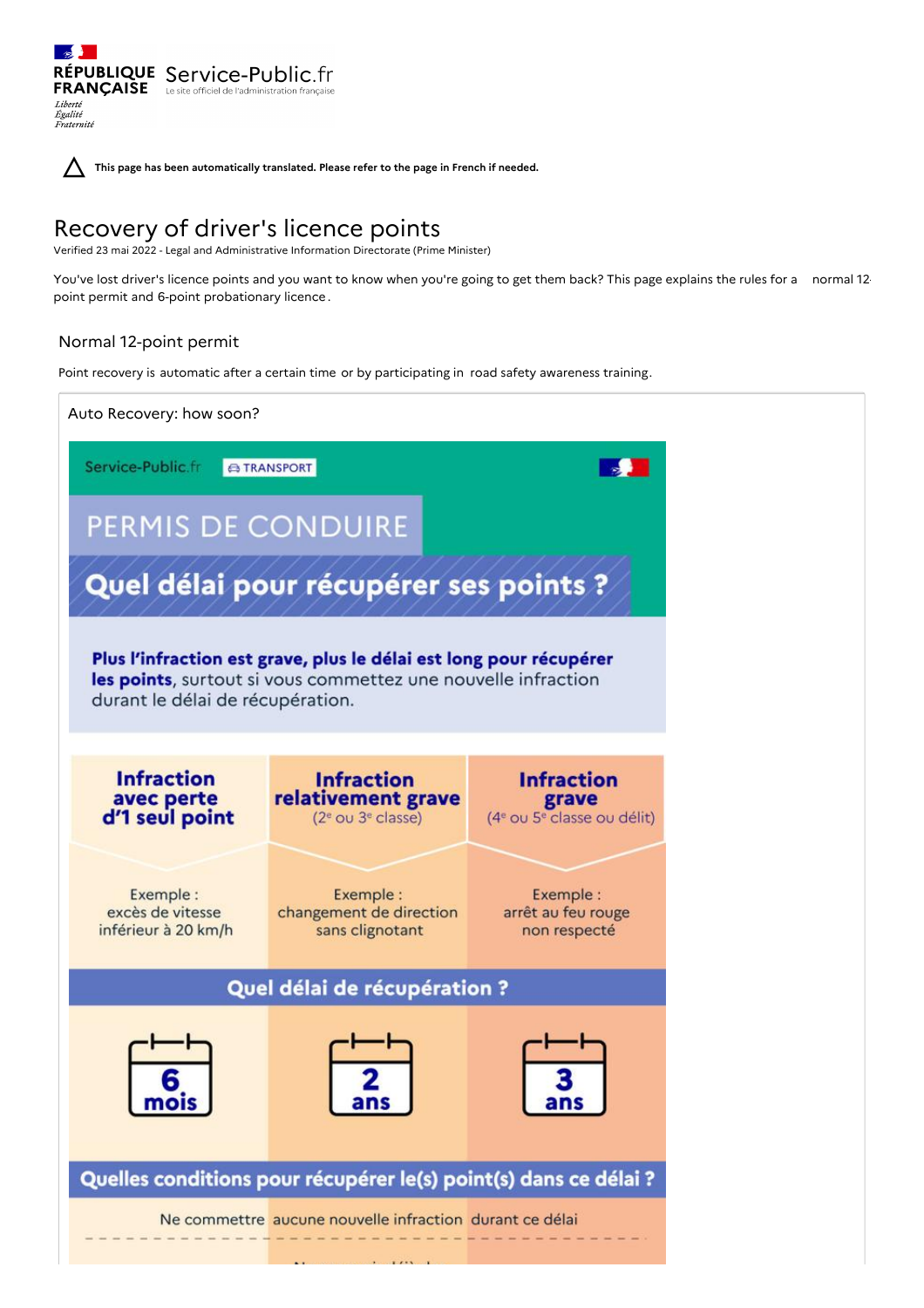# Ne pas avoir deja des points à récupérer à la suite d'une

infraction grave

# À partir de quand démarre le délai ?

À partir de la date définitive\* de l'infraction

À partir de la date définitive\* de la dernière infraction commise

\* La date définitive de l'infraction est la date à laquelle l'infraction est établie. L'infraction est établie par le paiement de l'amende, une décision judiciaire définitive, l'émission du titre d'amende forfaitaire majorée, ou l'exécution d'une composition pénale.



# **Attention**

Le retrait de tous les points (solde à zéro) entraîne l'interdiction de conduire. Vous devez passer un contrôle médical avant de pouvoir repasser le permis (code ou code + conduite si vous avez le permis depuis moins de 3 ans).

# Le saviez-vous ?



Vous pouvez récupérer jusqu'à 4 points par an dans la limite des 12 points du permis en faisant un stage de sensibilisation à la sécurité routière. Seule condition : votre permis ne doit pas être invalidé (solde à zéro).



Une réattribution automatique de points est prévue au bout de 10 ans sous conditions.

# 6 months

If you lose **1 point**, you get it **after 6 months** .

You must not commit another crime offence to the highway code during this 6 month period.

Points are removed **where the infringement is established** .

The time to get the short points **from the date on which the offence is established** .

# **The offence is established** by:

- **payment of the last standard fine,**
- or issue of enforceable title a standard fineincreased,
- or the execution of criminal,
- or by a final judgement.

# 2 years

You get your **12 points** at the end of **2 years** if:

- ▶ Your folder does not contain offence or serious offences (4th Class and 5th Class)
- You do not commit a new offence within this 2 year period. The period of 2 years shall run from the last offence committed.

Points are removed **where the infringement is established** .

The time to get the short points **from the date on which the offence is established** .

**The offence is established** by: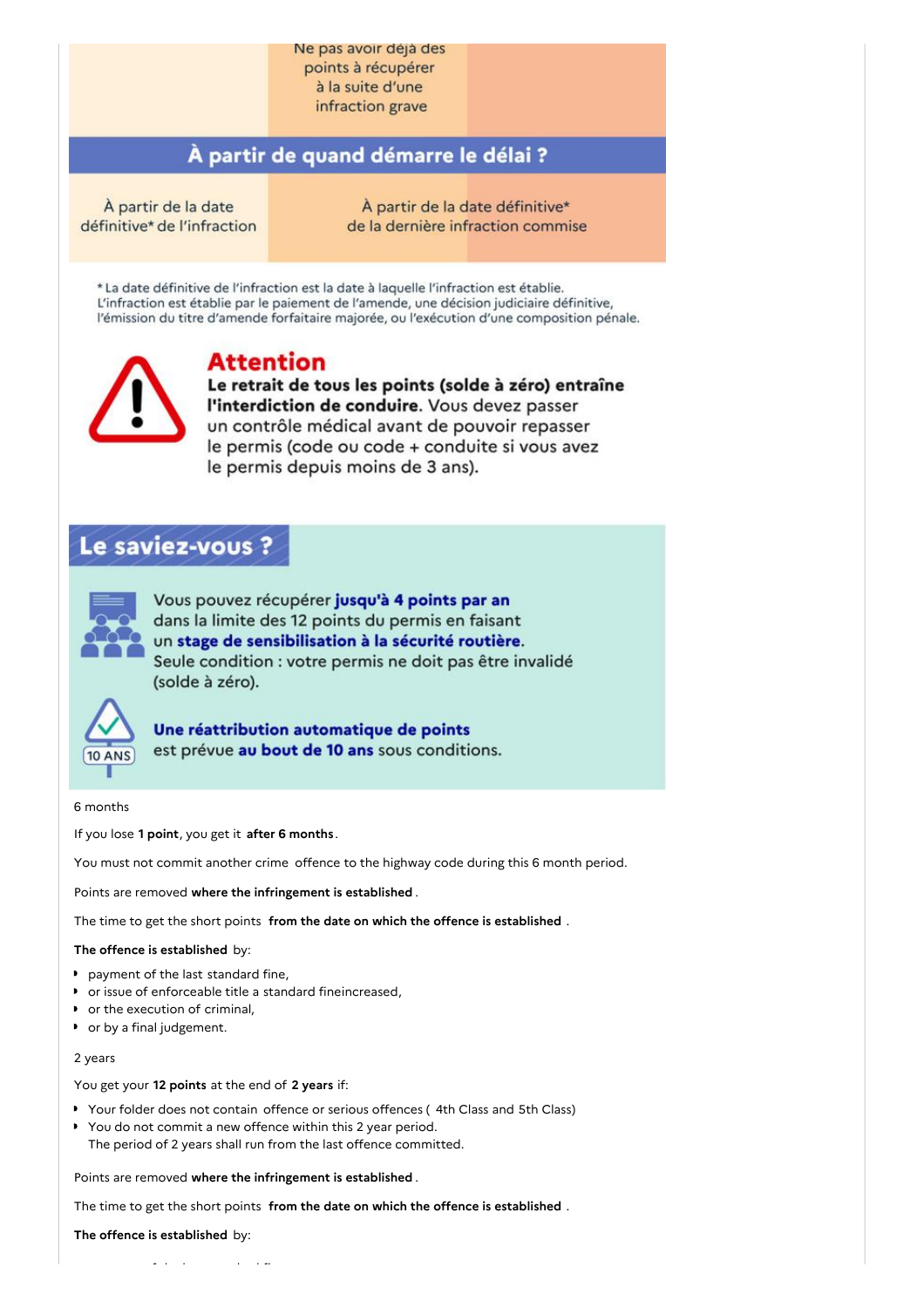- **P** payment of the last standard fine,
- or issue of enforceable title a standard fineincreased,
- or the execution of criminal,
- or by a final judgement.

## 3 years

You get your **12 points** at the end of **3 years** if:

- Your folder contains offence or a serious offence 4th Class and 5th Class)
- You do not commit a new offence within this 3 year period.
	- The 3-year period begins with the last offence committed.

## Points are removed **where the infringement is established** .

The time to get the short points **from the date on which the offence is established** .

# **The offence is established** by:

- **P** payment of the last standard fine,
- or issue of enforceable title a standard fineincreased,
- or the execution of criminal,
- or by a final judgement.

## 10 years

You recover **your lost points** at the end of **10 years** if you fail to recover them because you commit a new offence every time within the time limit.

However, **3** must be completed:

- Points withdrawn must relate to tickets for 1st, 2nd, 3rd or 4th classes
- You must not have reached a zero point balance
- You must not have returned to 12 points (no total replenishment since this violation)

Points are removed **where the infringement is established** .

The time to get the short points **from the date on which the offence is established** .

## **The offence is established** by:

- **P** payment of the last standard fine,
- or issue of enforceable title a standard fineincreased,
- or the execution of criminal,
- or by a final judgement.

# Example :

You have your 12 points. You commit 4th Class Contravention. You lose four points. You pay the fine on **2 January 2020**.

You should get back your 12 points within 3 years, on January 2, 2023.

However, in the meantime, you are committing a violation of 2<sup>e</sup> class. You lose three points. You pay the fine on 20 January 2021.

You will get your 12 points within 3 years, that is **20 January 2024** provided that no new offence is committed during this period.

# Example :

You have your 12 points. You have a violation resulting in the removal of 1 point. You pay the fine on **2 January 2021**.

You should recover this point after 6 months, that is **2 July 2021**.

However, in the meantime you are committing a violation of 4<sup>e</sup> class. You lose 2 extra points by paying the fine on 10 March 2021.

Your points balance is **9 points out of 12** .

You will no longer receive the 1 point refund scheduled for 2 July 2021.

You will get your 12 points within 3 years, that is **10 March 2024** provided that no new offence is committed during this period.

 **Please note :** points cannot be recovered if your licence is invalidated by an administrative decision (https://www.service[public.fr/particuliers/vosdroits/F1704?lang=en\)](https://www.service-public.fr/particuliers/vosdroits/F1704?lang=en) or annulled by court order (https://www.service[public.fr/particuliers/vosdroits/F21774?lang=en\).](https://www.service-public.fr/particuliers/vosdroits/F21774?lang=en)

Recovery by doing an internship: how does it work?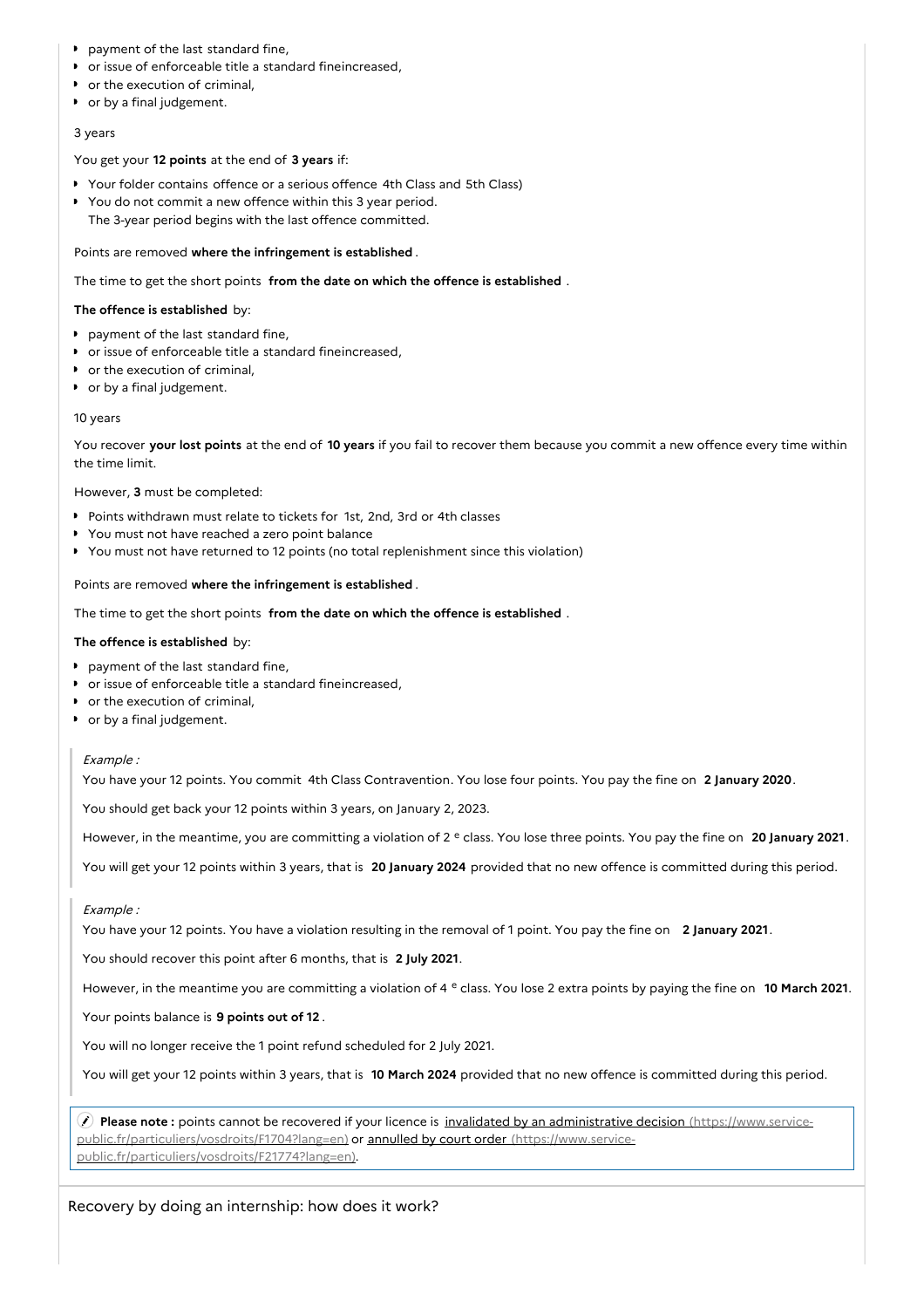You can recover points by following a road safety awareness training [\(https://www.service-public.fr/particuliers/vosdroits/F14208?](https://www.service-public.fr/particuliers/vosdroits/F14208?lang=en) lang=en).

Your licence must be valid (you must have 1 point or more).

The stage allows to recover **up to 4 points within maximum 12 points** licence.

Duration **2 days**.

You can **maximum internship per year**.

The internship is **paying**. The price, freely fixed by the trainee organisation, is on average €200.

You are notified by mail of the recovered points (sending mail may take several weeks).

In practice **points added** on your licence **when the administration registers your probationary certificate** . That's the Cert () the driver's licence that you depend on.

How do you know when points are being withdrawn?

The online service **Telepoints** view **number of points** that you have on your driver's licence.

 **Warning :** there is **shift** between the time the traffic violation is committed and the time that Telepoints records the loss of points. Similarly, there is a time lag between when points are reassigned and when Telepoints records the addition of points.

You can also view information on the validity and categories of your driving licence ( **restricted information**).

You can access the online service with FranceConnect.

You can also access it with your **NEPH file number** and **Telephoto PIN**.

If necessary, the online service allows **get your SMS Telephoto PIN**.

The **NEPH file number** is indicated on the driving licence and on your full disclosure statement (https://www.service[public.fr/particuliers/vosdroits/F34791?lang=en\).](https://www.service-public.fr/particuliers/vosdroits/F34791?lang=en)

The **Telephoto PIN** shall be indicated on the letter accompanying the driving licence in a secure format" credit card"or on a letter advising you of a point withdrawal (48N, 48M, 48SI). The Telephoto PIN is also indicated on your full information statement.

 $\rightarrow$  Driver's licence: consult his points and statements (Telepoints)

Ministry of the Interior

Go to online service  $\mathbf{r}$ [\(https://tele7.interieur.gouv.fr/tlp/\)](https://tele7.interieur.gouv.fr/tlp/)

You also receive a letter (letter 48).

This letter indicates **number of points removed** and **number of points remaining** on your licence (balance).

(f) Please note: letter sent at the address indicated on the carte grise of a radar-flashed vehicle. If you moved without change address on carte grise [\(https://www.service-public.fr/particuliers/vosdroits/F12118?lang=en\),](https://www.service-public.fr/particuliers/vosdroits/F12118?lang=en) you cannot contest the withdrawal of points by claiming lack of information.

Loss of points: how much per offence?

View **simulator** to find out how many points are withdrawn according to the offence committed:

 $\overline{a}$  What is the risk in case of a road violation?

Directorate of Legal and Administrative Information (Dila) - Prime Minister

Go to simulator<sup>d</sup> [\(https://www.service-public.fr/simulateur/calcul/Infraction\)](https://www.service-public.fr/simulateur/calcul/Infraction)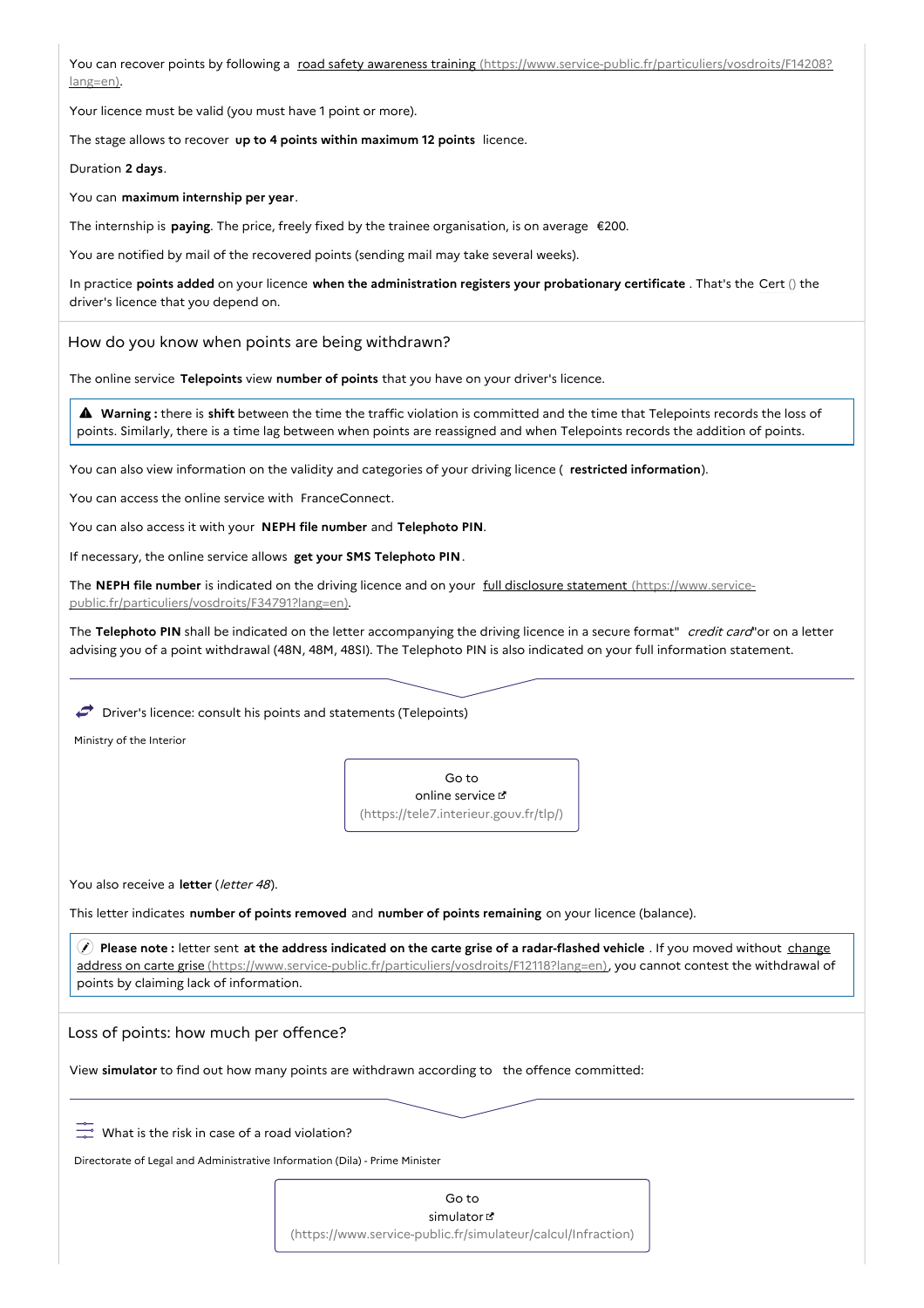# How do I make a complaint?

You make a claim [\(https://www.service-public.fr/particuliers/vosdroits/F35218?lang=en\)](https://www.service-public.fr/particuliers/vosdroits/F35218?lang=en) if you are **not agree with your point balance** .

To find out how to make a complaint, use the online service "Make an online appeal":

 $\rightarrow$  Make an online appeal regarding the driving licence

Ministry of the Interior

Accessible without the need to create an account.

Go to online service  $\mathbb E$ [\(https://recours.permisdeconduire.gouv.fr/\)](https://recours.permisdeconduire.gouv.fr/)

You can also **the letter informing you of the withdrawal of points** to find out how to appeal.

You can administrative appeal [\(https://www.service-public.fr/particuliers/vosdroits/F2474?lang=en\)](https://www.service-public.fr/particuliers/vosdroits/F2474?lang=en) the Prefect and/or the Ministry of the Interior and appeal to the administrative judge [\(https://www.service-public.fr/particuliers/vosdroits/F2026?lang=en\)](https://www.service-public.fr/particuliers/vosdroits/F2026?lang=en).

# 6-point probationary licence

The trial permit concerns you if you have obtained the driving licence for  $1^{\text{re}}$  time or following a invalidating or judicial annulment.

How to get points?

#### You lost 1 point

If you lose **1 point** during probationary period [\(https://www.service-public.fr/particuliers/vosdroits/F2390?lang=en\)](https://www.service-public.fr/particuliers/vosdroits/F2390?lang=en), you get it after **6 months**.

You must not commit another crime offence to the highway code during this 6 month period.

Otherwise, you lose this point.

Points are removed **where the infringement is established** .

The time to get the short points **from the date on which the offence is established** .

# **The offence is established** by:

- **P** payment of the last standard fine,
- or issue of enforceable title a standard fineincreased,
- or the execution of criminal,
- or by a final judgement.

#### You lost 2 points

You can choose to follow a road safety awareness training [\(https://www.service-public.fr/particuliers/vosdroits/F14208?lang=en\)](https://www.service-public.fr/particuliers/vosdroits/F14208?lang=en).

The stage allows you to recover **up to 4 points** within the maximum points of your probationary licence.

#### Duration **2 days**.

You can **maximum internship per year**.

The internship is **paying**. The price, freely fixed by the trainee organisation, is on average €200.

You are notified by mail of the recovered points (sending mail may take several weeks).

In practice **points added** on your licence **when the administration registers your probationary certificate** . That's the Cert () the driver's licence that you depend on.

# You lost 3 points

You **obligatory** follow road safety awareness training [\(https://www.service-public.fr/particuliers/vosdroits/F14208?lang=en\)](https://www.service-public.fr/particuliers/vosdroits/F14208?lang=en) to get your points.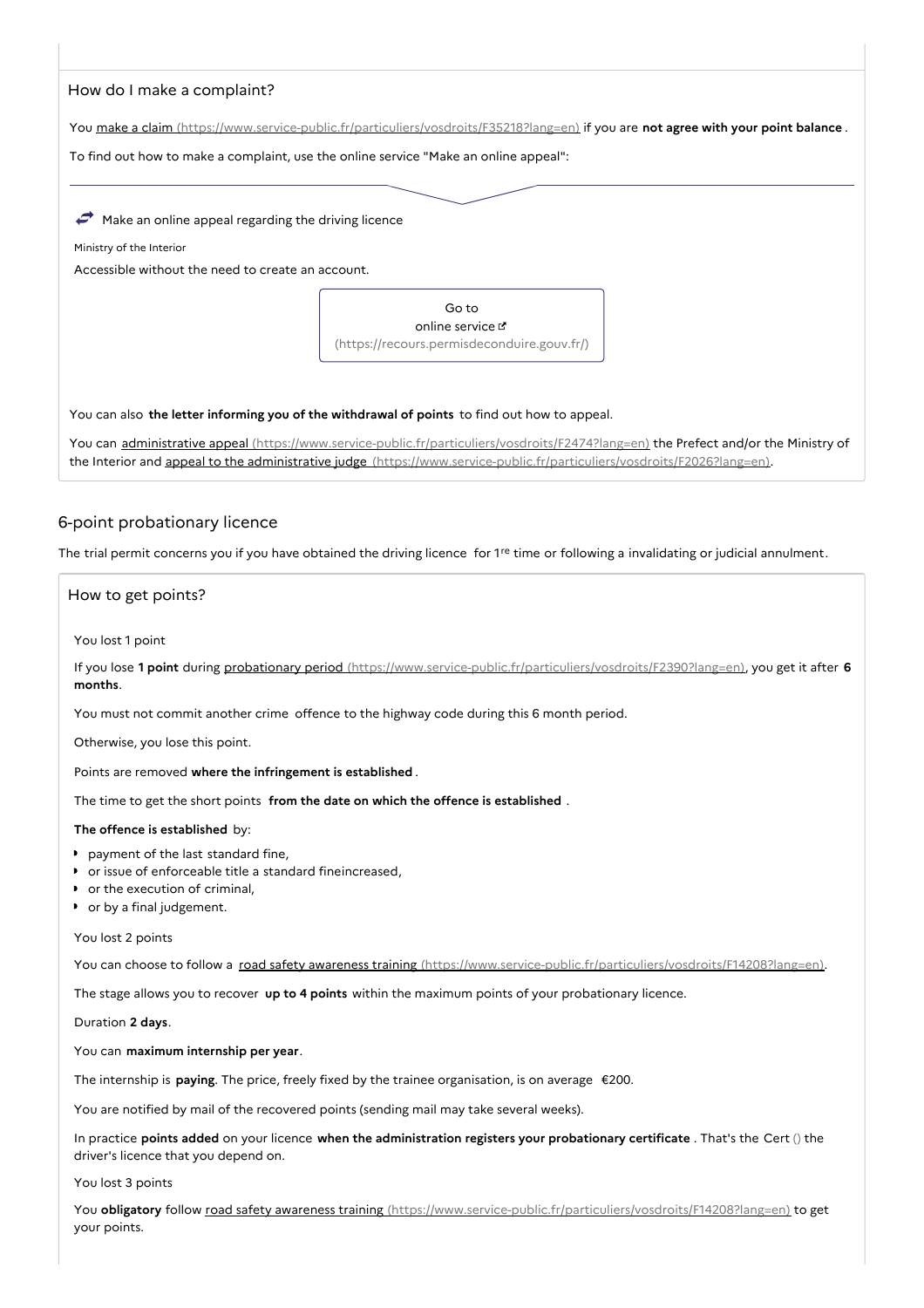The stage allows you to recover **up to 4 points** within the maximum points of your probationary licence.

Duration **2 days**. You can **maximum internship per year**.

The internship is **paying**. The price, freely fixed by the trainee organisation, is on average €200.

You are notified by mail of the recovered points (sending mail may take several weeks).

In practice **points added** on your licence **when the administration registers your probationary certificate** . That's the Cert () the driver's licence that you depend on.

You lost 6 points

If lose 6 points during 1<sup>re</sup> year of probation, you not recover.

Your licence **loses its validity**.

You can't drive anymore 6 months, or follow road safety awareness training (https://www.service[public.fr/particuliers/vosdroits/F14208?lang=en\).](https://www.service-public.fr/particuliers/vosdroits/F14208?lang=en)

You **rewrite permit tests** : general theoretical test (code) and practical test (driving).

You can go to the tests without waiting for the end of the driving prohibition period.

 **Reminder :** if you commit offence during probationary period [\(https://www.service-public.fr/particuliers/vosdroits/F2390?](https://www.service-public.fr/particuliers/vosdroits/F2390?lang=en) lang=en), the annual increase of points is interrupted.

How do you know when points are being withdrawn?

1 or 2 point indent

You can view the points balance online through **Telepoints**.

 $\rightarrow$  Driver's licence: consult his points and statements (Telepoints)

Ministry of the Interior



You are informed by single letter(*letter 48*).

This letter indicates **number of points removed** and **number of points remaining** on your licence (balance).

Removal of 3 points or +

You can view the points balance online through **Telepoints**.

 $\rightarrow$  Driver's licence: consult his points and statements (Telepoints)

Ministry of the Interior

Go to online service  $\mathbb E$ [\(https://tele7.interieur.gouv.fr/tlp/\)](https://tele7.interieur.gouv.fr/tlp/)

You are informed by **recommended letter AR ()** (letter 48N).

The letter informs you of **removing points** and **the obligation to follow road safety awareness training (https://www.service[public.fr/particuliers/vosdroits/F14208?lang=en\)](https://www.service-public.fr/particuliers/vosdroits/F14208?lang=en)**.

You **wait to receive the letter 48N to register for the internship** .

This training will allow the fine to be refunded if necessary.

You must follow this course in **4 months** upon receipt of the letter.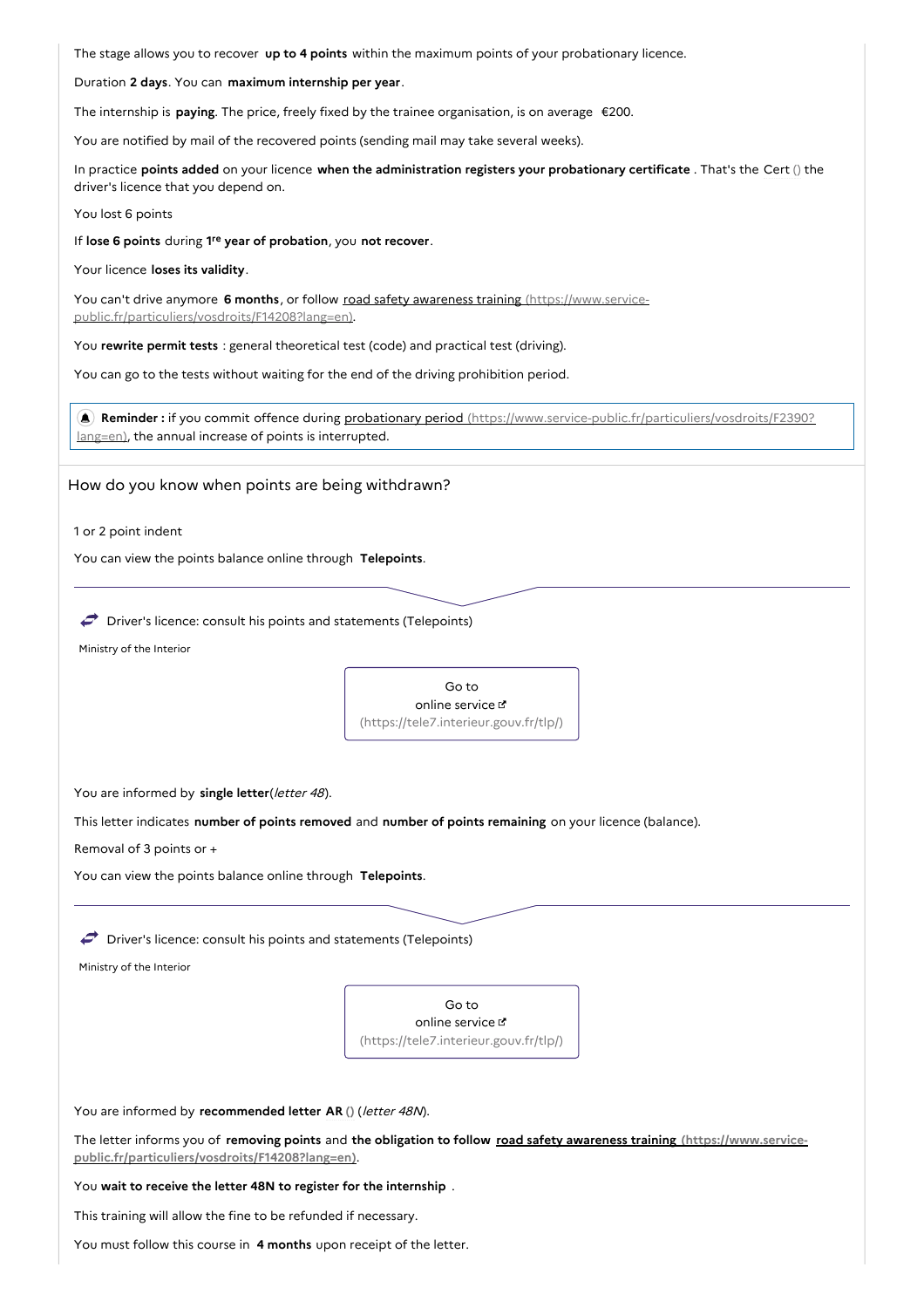If you refuse, you risk a fine of €135 and a 3-year suspension of the licence.

(c) Please note : letter sent at the address indicated on the carte grise of a radar-flashed vehicle . If you moved without change address on carte grise [\(https://www.service-public.fr/particuliers/vosdroits/F12118?lang=en\),](https://www.service-public.fr/particuliers/vosdroits/F12118?lang=en) you cannot contest the withdrawal of points by claiming lack of information.

Loss of points: how much per offence?

View **simulator** to find out how many points are withdrawn according to the offence committed:

 $\overline{C}$  What is the risk in case of a road violation?

Directorate of Legal and Administrative Information (Dila) - Prime Minister

Go to simulator<sup>e</sup> [\(https://www.service-public.fr/simulateur/calcul/Infraction\)](https://www.service-public.fr/simulateur/calcul/Infraction)

How do I make a complaint?

You make a claim [\(https://www.service-public.fr/particuliers/vosdroits/F35218?lang=en\)](https://www.service-public.fr/particuliers/vosdroits/F35218?lang=en) if you are **not agree with your point balance** .

To find out how to make a complaint, use the online service "Make an online appeal":

 $\rightarrow$  Make an online appeal regarding the driving licence

Ministry of the Interior

Accessible without the need to create an account.

Go to online service [\(https://recours.permisdeconduire.gouv.fr/\)](https://recours.permisdeconduire.gouv.fr/)

You can also **the letter informing you of the withdrawal of points** to find out how to appeal.

You can administrative appeal [\(https://www.service-public.fr/particuliers/vosdroits/F2474?lang=en\)](https://www.service-public.fr/particuliers/vosdroits/F2474?lang=en) the Prefect and/or the Ministry of the Interior and appeal to the administrative judge [\(https://www.service-public.fr/particuliers/vosdroits/F2026?lang=en\)](https://www.service-public.fr/particuliers/vosdroits/F2026?lang=en).

#### Statute and miscellaneous references

- ▶ Route Code: Articles L223-1 to L223-9 **¤** [\(https://www.legifrance.gouv.fr/codes/section\\_lc/LEGITEXT000006074228/LEGISCTA000006159515\)](https://www.legifrance.gouv.fr/codes/section_lc/LEGITEXT000006074228/LEGISCTA000006159515) Rules relating to the point permit
- ▶ Route Code: items R223-1 to R223-4-1 **B** [\(https://www.legifrance.gouv.fr/codes/section\\_lc/LEGITEXT000006074228/LEGISCTA000006177146\)](https://www.legifrance.gouv.fr/codes/section_lc/LEGITEXT000006074228/LEGISCTA000006177146) Point Removal Procedure
- Route Code: items R224-1 to R224-19-1 L [\(https://www.legifrance.gouv.fr/codes/section\\_lc/LEGITEXT000006074228/LEGISCTA000006177148/#LEGISCTA000006177148\)](https://www.legifrance.gouv.fr/codes/section_lc/LEGITEXT000006074228/LEGISCTA000006177148/#LEGISCTA000006177148) Administrative detention and suspension after finding of infringement
- Route Code: items R412-1 to R412-5 [\(https://www.legifrance.gouv.fr/codes/id/LEGISCTA000006177120\)](https://www.legifrance.gouv.fr/codes/id/LEGISCTA000006177120) Vehicle user equipment rules
- Route Code: items R415-1 to R415-15 **B** (https://www.legifrance.gouv.fr/affichCode.do? [idSectionTA=LEGISCTA000006159602&cidTexte=LEGITEXT000006074228\)](https://www.legifrance.gouv.fr/affichCode.do?idSectionTA=LEGISCTA000006159602&cidTexte=LEGITEXT000006074228) Rules for Intersections and Passing Priority
- **Circular of 11 March 2004 on the general rules governing point driving licences and probationary licences (PDF 156.8 KB) of** [\(http://circulaire.legifrance.gouv.fr/pdf/2013/05/cir\\_36943.pdf\)](http://circulaire.legifrance.gouv.fr/pdf/2013/05/cir_36943.pdf)

#### Online services and forms

- ▶ Driver's licence: consult his points and statements (Telepoints) [\(https://www.service-public.fr/particuliers/vosdroits/R17121?lang=en\)](https://www.service-public.fr/particuliers/vosdroits/R17121?lang=en) Online service
- Make an online appeal regarding the driving licence [\(https://www.service-public.fr/particuliers/vosdroits/R60964?lang=en\)](https://www.service-public.fr/particuliers/vosdroits/R60964?lang=en)